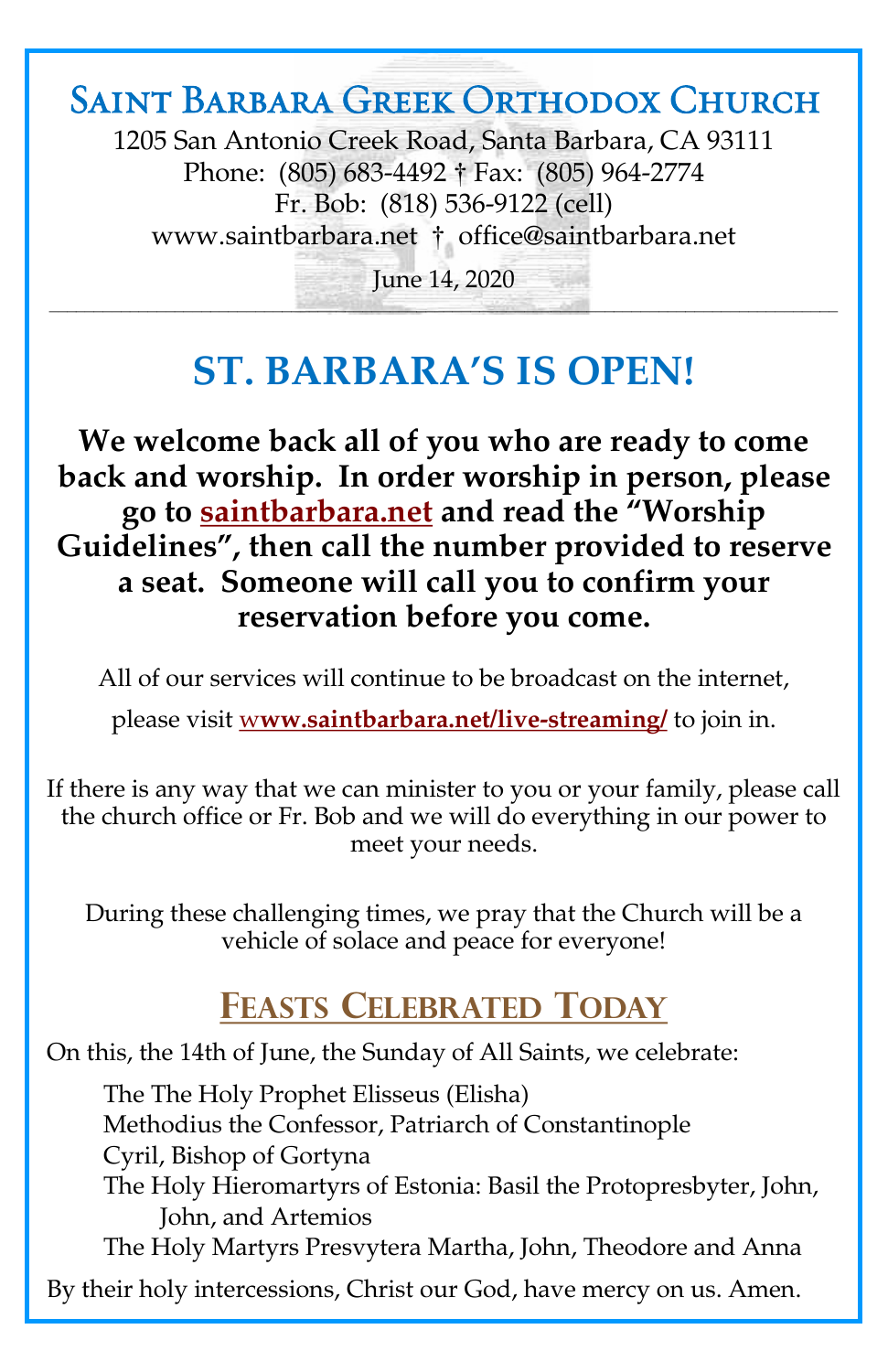### Sunday, June 14, 2020 SUNDAY OF ALL SAINTS

These hymns are sung after the Priest enters the Altar carrying the Gospel. The Apolytikion for the Resurrection is sung once in Greek at the exit, and it is repeated in English after the entrance.

### **Apolytikion for the Resurrection (Eighth Tone)**

O merciful One, You came from on high, and condescended to Your three-day burial to save us from passions. You are our life and our Resurrection, O Lord. Glory to You.

### **Apolytikion for All Saints**

Your Church, O Christ our God, clothed itself in the blood of Your martyrs from throughout the world, as though it were a robe of linen and purple; through them, she cries out to You, "Send down upon Your people compassion, grant peace to Your commonwealth and, to our souls, great mercy."

### **Apolytikion for Saint Barbara**

Let us honor Saint Barbara; for the all-modest one prevailed over the snares of the enemy, and was freed from them as a sparrow, with the Cross as aid and weapon.

### **Seasonal Kontakion**

The world offers You, the author of all creation, as the firstfruits of nature, the God-bearing martyrs. O most merciful, by their intercessions, through the Theotokos, maintain Your Church in perfect peace.

# Together Becoming ONE IN CHRIST

# *To Donate:*

You may visit <pushpay.com/g/saintbarbara> to donate online, or just TEXT "saintbarbara" to 77977. Choose "Stewardship" as the fund. Thank you!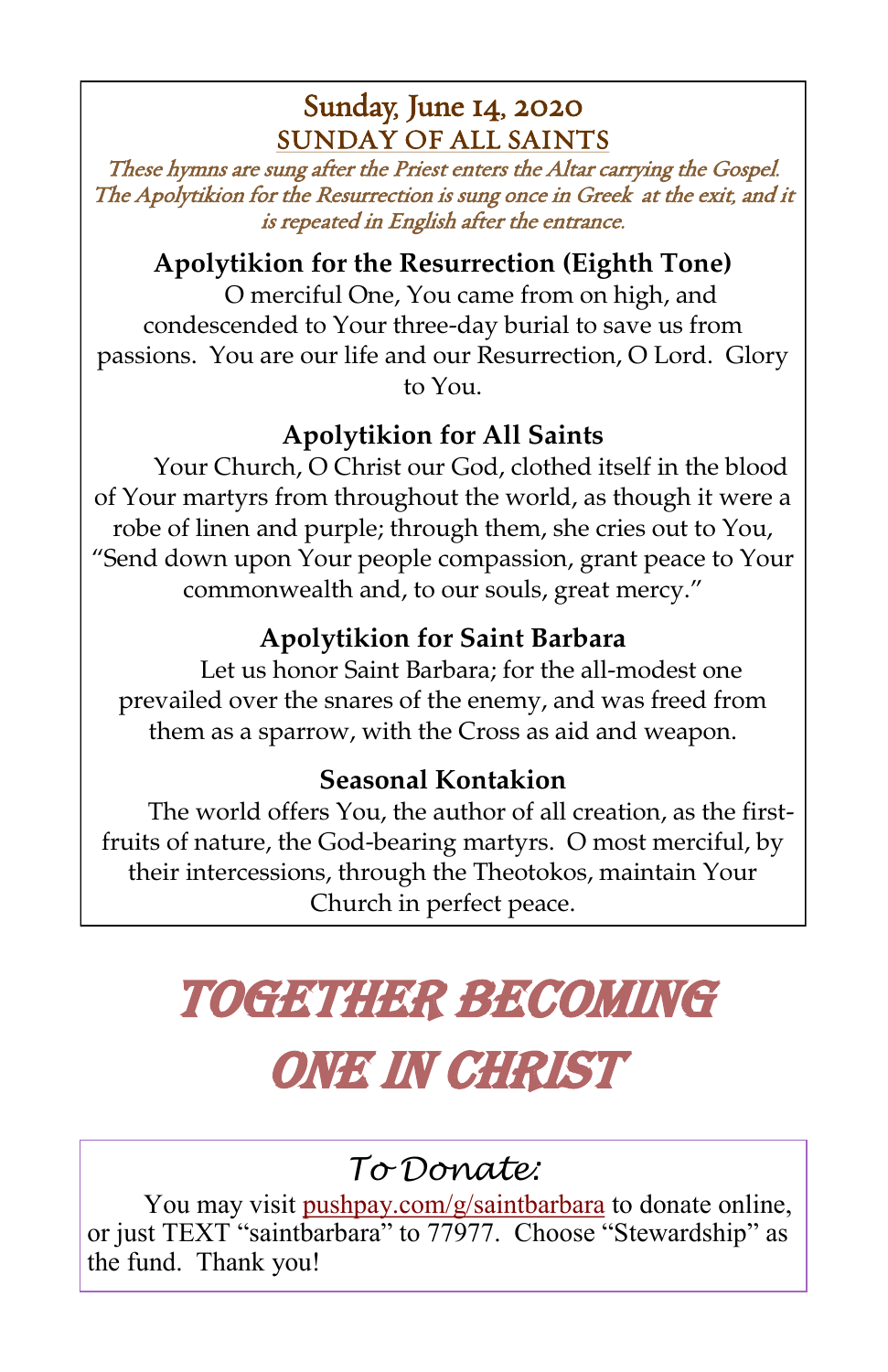# Epistle Reading

#### Hebrews 11:33-40; 12:1-2

 $\bigtriangledown$ rethren, all the saints through faith conquered kingdoms, enforced justice, received promises, stopped the mouths of lions, quenched raging fire, escaped the edge of the sword, won strength out of weakness, became mighty in war, put foreign armies to flight. Women received their dead by resurrection. Some were tortured, refusing to accept release, that they might rise again to a better life. Others suffered mocking and scourging, and even chains and imprisonment. They were stoned, they were sawn in two, they were tempted, they were killed with the sword; they went about in skins of sheep and goats, destitute, afflicted, ill-treated - of whom the world was not worthy - wandering over deserts and mountains and in dens and caves of the earth. And all these, though well attested by their faith, did not receive what was promised, since God had foreseen something better for us, that apart from us they should not be made perfect. Therefore, since we are surrounded by so great a cloud of witnesses, let us also lay aside every weight, and sin which clings so closely, and let us run with perseverance the race that is set before us, looking to Jesus the pioneer and perfecter of our faith.

"let us run with perseverance the race that is set before us, looking to Jesus the pioneer and perfecter of our faith. " *- Hebrews 12:1-2*

## **THIS WEEK'S SERVICE SCHEDULE**

**SUNDAY, JUNE 14 - THE SUNDAY OF ALL SAINTS** ❖**Orthros 9am; Divine Liturgy 10am** ❖*Memorial—Katerina Kingsbury 40 Days*

**SUNDAY, JUNE 21 - 2ND SUNDAY OF MATTHEW** ❖**Orthros 9am; Divine Liturgy 10am** ❖*Father's Day*